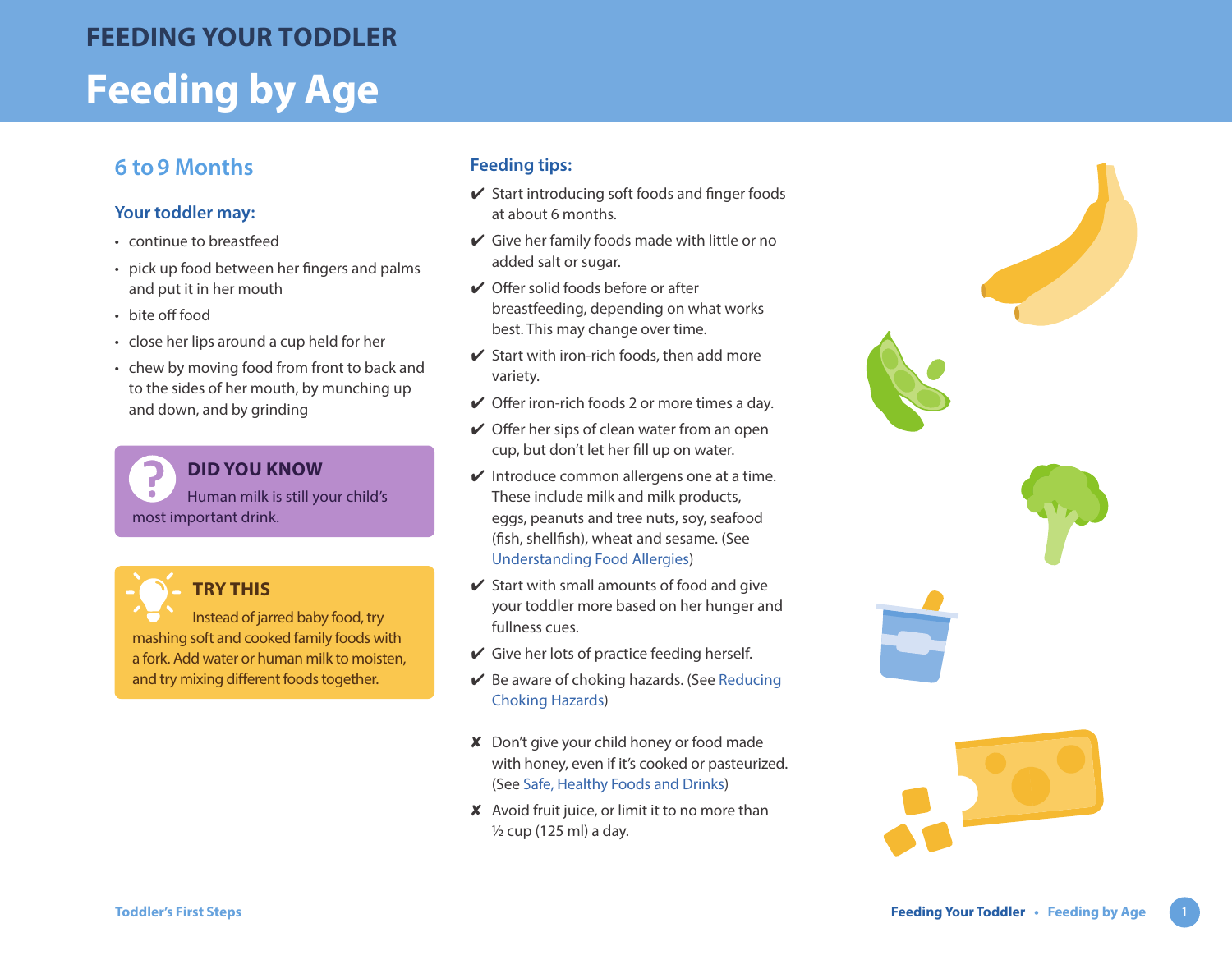### **9to12 Months**

### **Your toddler may:**

- chew up and down
- use her thumb and fingers to pick up small pieces of food
- hold a cup in 2 hands
- twist and turn her hand when using a spoon
- drop things from her feeding chair
- want to sit at the family table and try to feed herself

### **Feeding tips:**

- $\checkmark$  Sit and eat with your toddler.
- $\vee$  Offer solid foods before or after you breastfeed, whichever works better. This may change over time.
- $\vee$  Offer iron-rich foods 2 or more times a day.
- $\vee$  Keep offering new family foods with different textures.
- $\vee$  Give her small amounts of clean water in an open cup.
- $\vee$  Be aware of choking hazards. (See Reducing [Choking Hazards](https://www.healthlinkbc.ca/sites/default/files/documents/TFS_choking-hazards.pdf))
- $\vee$  Offer family foods that are made without added sugar or salt.
- $\vee$  Encourage her to feed herself.
- ✘ Don't give your child honey or food made with honey, even if it's cooked or pasteurized. (See [Safe, Healthy Foods and Drinks\)](https://www.healthlinkbc.ca/sites/default/files/documents/TFS_safe-foods.pdf)

# **12 to 24 Months**

### **Your toddler may:**

- feed herself messily with her fingers or a spoon
- eat very little or a lot, depending on the day
- put food in her mouth and take it out again
- throw food
- be easily distracted from eating

### **What are family foods?**

Foods that your whole family normally eats at mealtime. Giving your toddler foods from the family table rather than store-bought baby food provides her with a wider range of textures, tastes and nutrients.

### **DID YOU KNOW**

Fruit juice is a sugary drink, and children don't need it. If you offer it, limit it to no more than 125 ml  $(1/2)$  cup) a day, and serve it at meal or snack time in an open cup.

# **BRAIN BUILDER**

Include your toddler at the family table and eat together as often as possible. Sharing meals will help her learn language and social skills and get used to family foods. Use the time to talk to her about what she sees, tastes and feels.

### **Feeding tips:**

- $\vee$  Include your toddler in regular family meals.
- $\vee$  Offer a variety of food textures, including finger foods.
- $\vee$  Give her family foods made with little or no added salt or sugar.
- $\vee$  Offer iron-rich foods 2 or more times a day.
- $\vee$  Include a new food with foods your child already eats, and offer it several times.
- $\checkmark$  Give her the same foods prepared in different ways.
- $\vee$  Include healthy higher-fat foods like salmon, avocado, cheese and nut butters.
- $\vee$  Be aware of choking hazards. (See [Reducing Choking Hazards\)](https://www.healthlinkbc.ca/sites/default/files/documents/TFS_choking-hazards.pdf)
- $\vee$  Give her water to drink between meals and snacks.
- $\checkmark$  Give your child enough time to eat.
- ✘ Limit foods high in salt and sugar like chips, candy and cookies.
- ✘ Limit sugary drinks like fruit juice, pop, sports drinks, energy drinks and fruitflavoured beverages.
- ✘ Avoid all foods and drinks with caffeine or artificial sweeteners.

### **KEY TAKEAWAY**

 $\bullet$ 

Help your toddler get enough iron by offering iron-rich foods 2 or more times a day at meals or snacks. Include meat, poultry, fish, iron-fortified infant cereals, cooked eggs and tofu, and mashed, cooked beans and other legumes.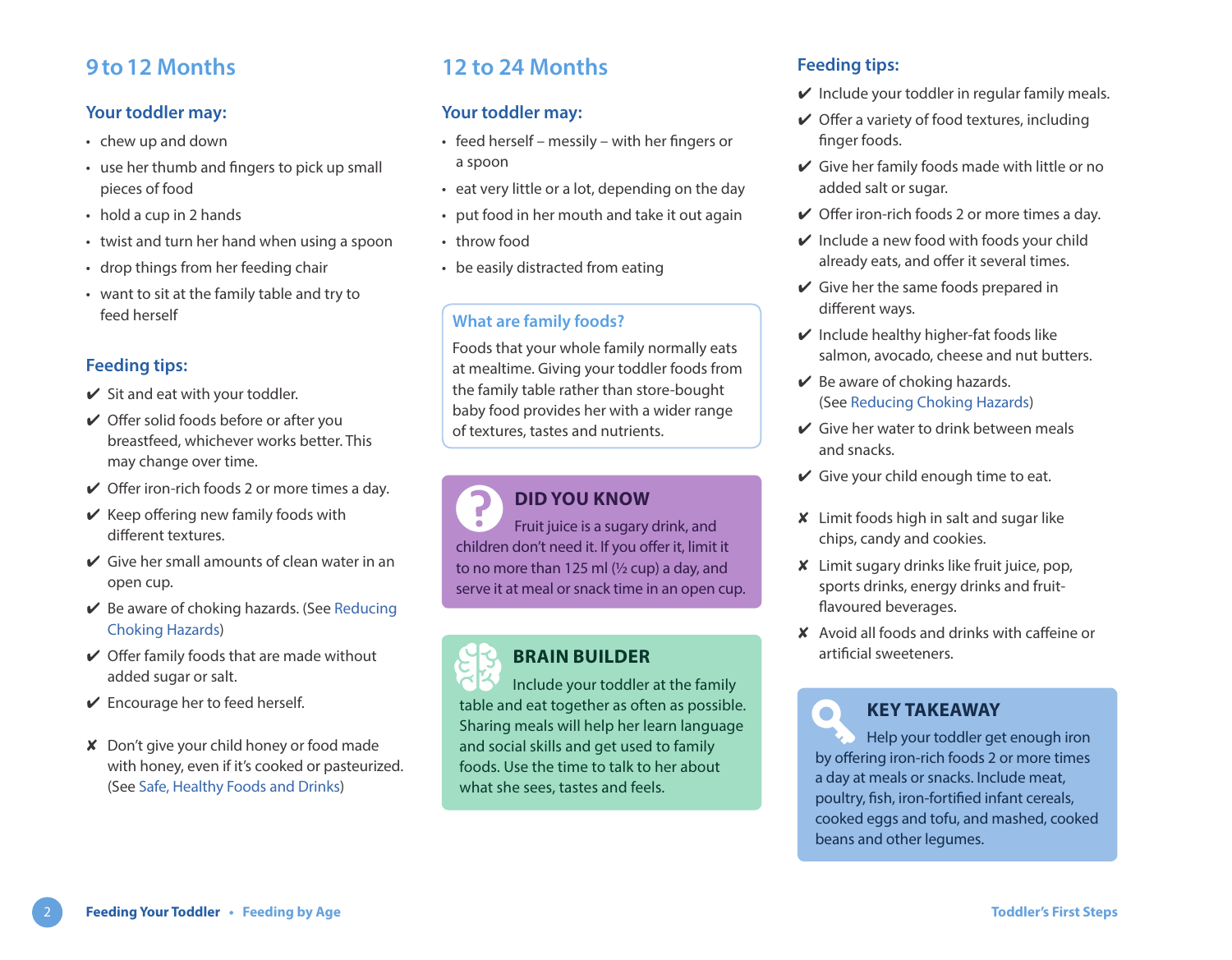### **24 to 36 Months**

### **Your toddler may:**

- hold a cup (but spill a lot)
- feed herself cut-up family foods
- eat very little or a lot, depending on the day
- take a long time to eat
- show strong food likes and dislikes

### **Feeding tips:**

- $\vee$  Include your toddler in regular family meals, and eat together as often as possible.
- ✔ Offer a variety of foods from [Canada's](https://www.healthlinkbc.ca/sites/default/files/documents/TFS_canada-food-guide.pdf)  [food guide](https://www.healthlinkbc.ca/sites/default/files/documents/TFS_canada-food-guide.pdf).
- $\vee$  Serve 3 small meals and 2 or 3 snacks at about the same times each day.
- $\checkmark$  Consider switching from whole (3.25%) milk to lower-fat milk (1% or 2%).
- $\vee$  Continue to breastfeed for as long as you and your child want.
- $\vee$  Be aware of choking hazards. (See Reducing [Choking Hazards](https://www.healthlinkbc.ca/sites/default/files/documents/TFS_choking-hazards.pdf))
- $\vee$  Offer water to drink between meals and snacks.
- ✘ Limit foods high in salt and sugar like chips, candy and cookies.
- ✘ Limit sugary drinks like fruit juice, pop, sports drinks, energy drinks and fruit-flavoured beverages.
- ✘ Avoid all foods and drinks with caffeine or artificial sweeteners.

### **Sample 1-day menu for a 24- to 36-month-old**

#### **Breakfast:**

- oatmeal with blueberries or banana
- lower-fat milk (1% or 2%) or unsweetened fortified soy beverage

#### **Snack 1:**

- banana bread thinly spread with peanut or nut butter
- water

### **Lunch:**

- salmon or egg salad sandwich on wholewheat bread
- thinly sliced red pepper strips and cucumber slices
- lower-fat milk (1% or 2%) or unsweetened fortified soy beverage
- canned peaches

### **Snack 2:**

- small cubes of cheese
- thinly cut apple slices
- water

### **Dinner:**

- whole-wheat spaghetti with tomato and meat or lentil sauce
- bite-sized pieces of cooked carrot and broccoli florets
- lower-fat milk (1% or 2%) or unsweetened fortified soy beverage

# **FAMILY STORY**

I was amazed at how much better my son ate when we sat together and had the same foods. I made meals we could both eat and cut his up into small pieces he could pick up. It was so cute watching him study – and copy – how I ate.



# **TRY THIS**

Start each feeding with a small amount of food. Give your toddler more based on her hunger and fullness cues (see [Eating Well](https://www.healthlinkbc.ca/sites/default/files/documents/TFS_eating-well.pdf)). It's normal for her appetite to change from day to day. Trust that she'll eat the amount she needs.